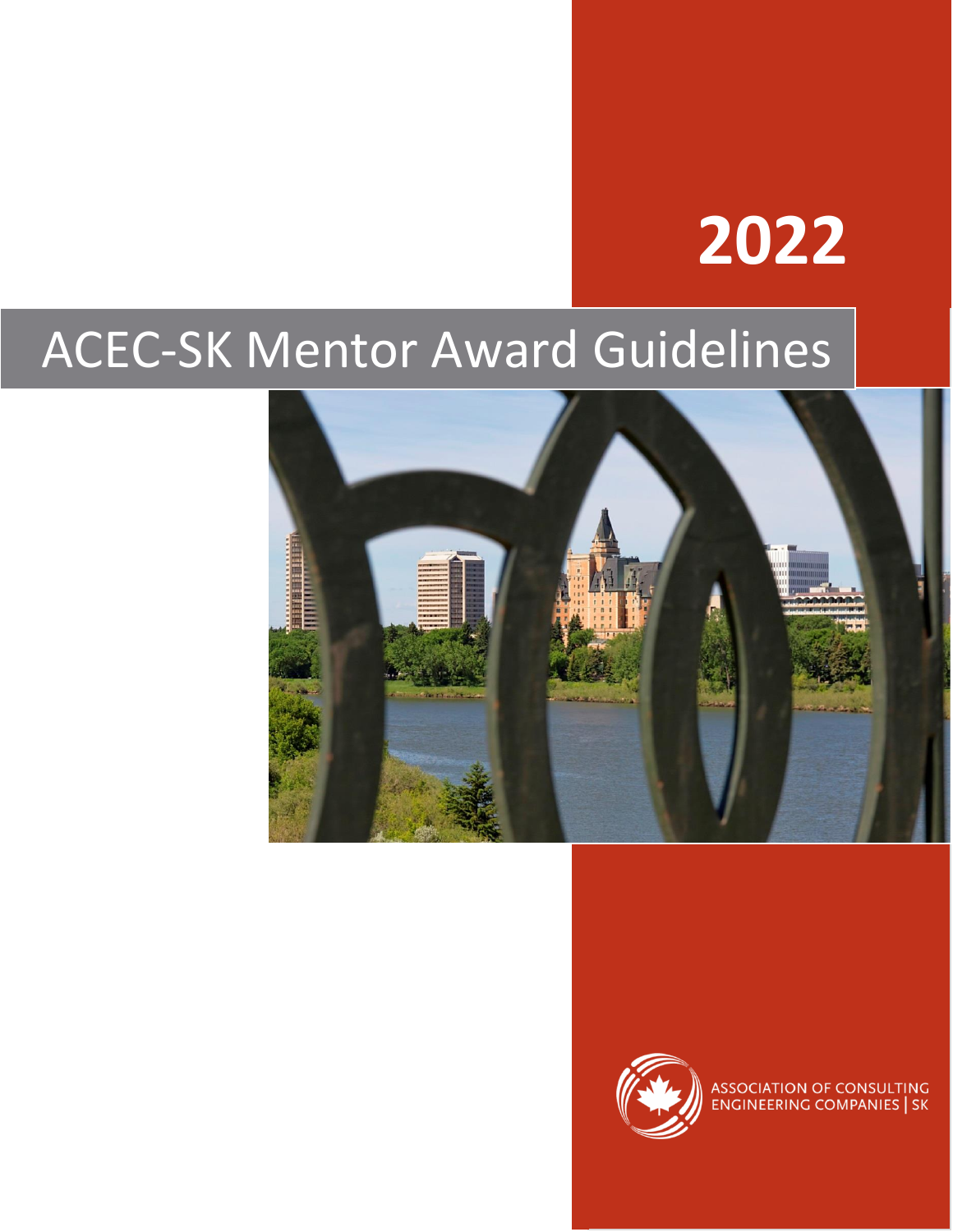## **ACEC-SK Mentor Award**

#### **Purpose**

The purpose of the Mentor Award is to recognize the sustained and inspirational mentorship efforts of those who are employed by an ACEC-SK Member firm.

#### **Nomination Criteria**

- Nominee must be employed by, or retired from, an ACEC-SK Member Firm at the time of their nomination.
- Contributes to the betterment of the industry.
- Minimum of 15 years of industry experience by March of the year of application.
- Demonstrates active participation and leadership in mentoring (intellectual growth, career development, professional guidance, advocacy).
- Self-nominations will not be accepted.
- Prior recipients are ineligible for future mentor awards.
- Nominations will be received from member firms.
- A nominator should be a colleague who has personal knowledge of the nominee's mentoring efforts.
- There is no limit to the number of nominations that may be submitted from any one firm.
- All unsuccessful candidates shall be retained for the following two years' nominations provided the nominee still meets the eligibility criteria. If unselected after three years, he/she will be released from the list of nominees.

#### **Submission Requirements**

- Essay highlighting the way in which the nominee reflects the qualities of a mentor (i.e. contributes to intellectual growth, career development, professional guidance, advocacy).
	- o Maximum of 2 pages.
	- $\circ$  Include the name, title, company, telephone #, e-mail address of the individual providing the documentation.
- Testimonials/letters of support from other colleagues (e.g. mentees) supporting the nomination.
	- o Minimum of 2 to a maximum of 5.
	- $\circ$  Include the name, title, company, telephone #, e-mail address of the individual providing the documentation.
- CV or biography (not to exceed 6 pages) that identifies the accomplishments of the candidate in the areas of mentoring.
- Completed Nomination Form.
- A current electronic colour head and shoulders photo (size 4"x6" jpg format, 300-600 dpi).

….cont'd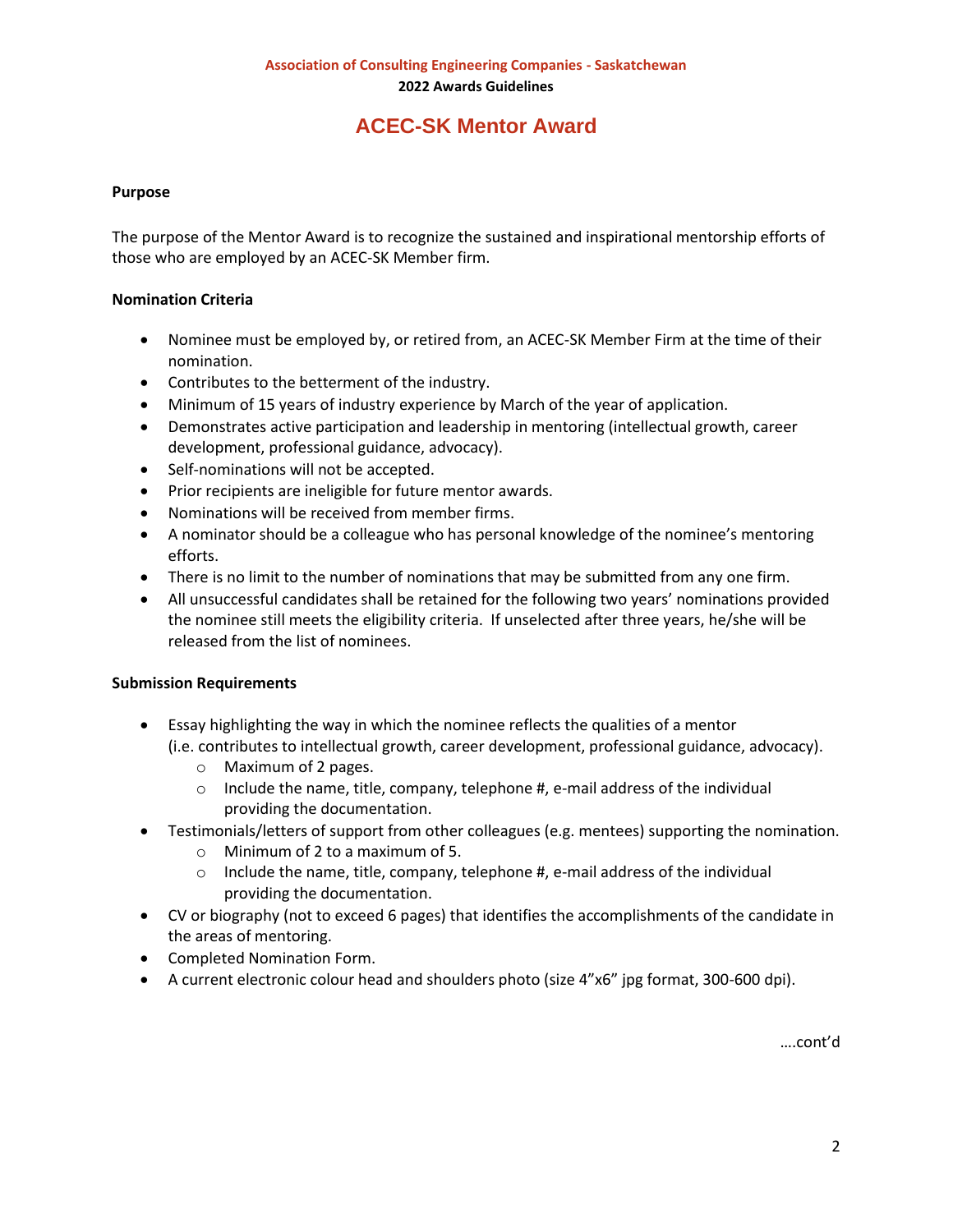## **ACEC-SK Mentor Award**

### **Selection Criteria**

The candidates will be evaluated on the degree of influence and level of expertise shared with colleagues within the industry, using the following categories as a guide:

Intellectual growth Career development Professional guidance Advocacy

The Quality of the Submission will also be considered in the selection process.

#### **Other**

ACEC-SK will create a short video presentation for the Awards Ceremony and post event promotions. A copy of the video will be provided to the Member Firm of the recipient following the Awards Ceremony. Additional copies will be made **available for an additional fee.**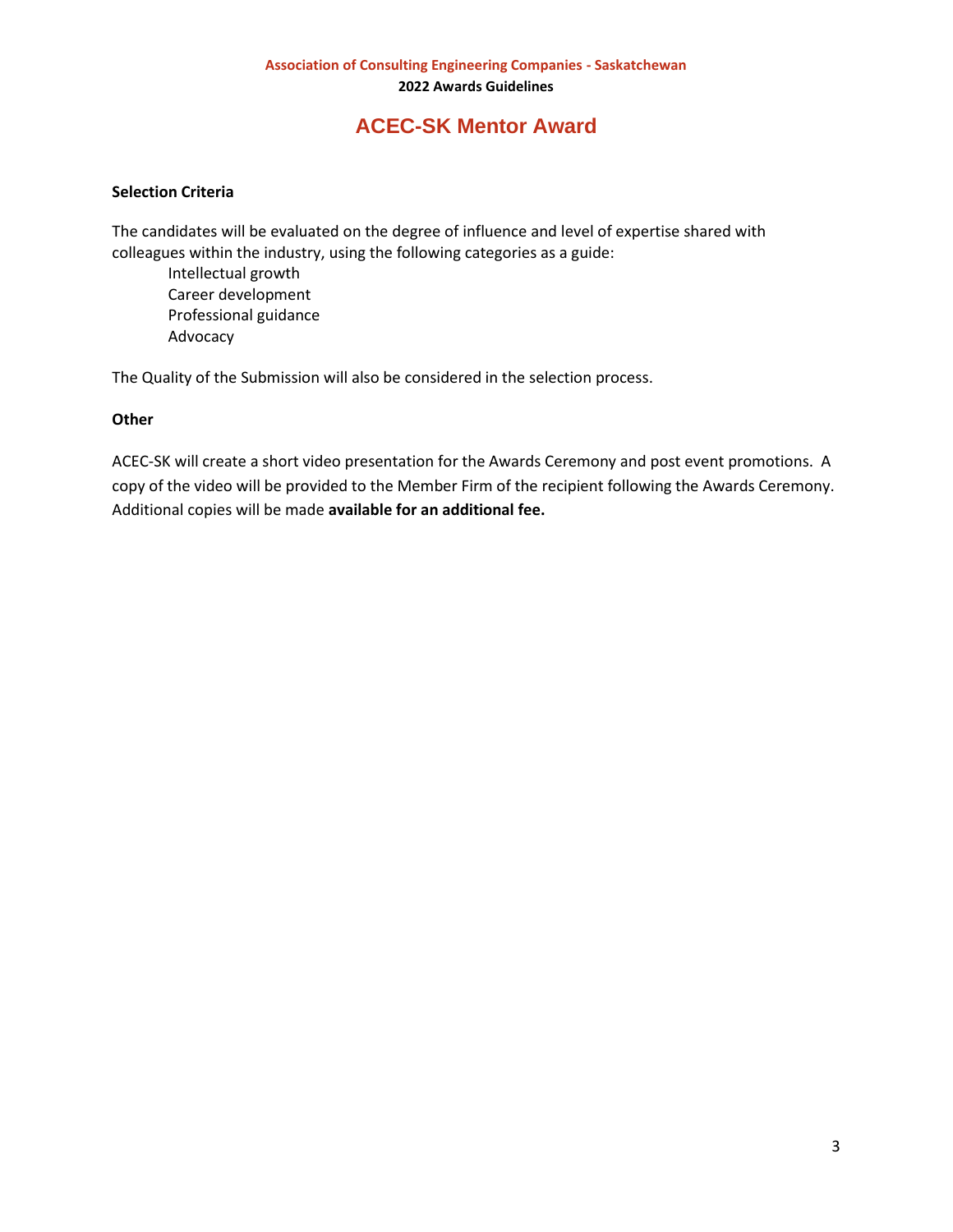| <b>ACEC-SK Mentor Award</b> |  |  |
|-----------------------------|--|--|
|-----------------------------|--|--|

2022 INTENT TO NOMINATE

| The Nominee: does know that he/she is nominated for this award<br>does not know that he/she is nominated for this award<br>(please check one)      |  |  |
|----------------------------------------------------------------------------------------------------------------------------------------------------|--|--|
| Nominator:                                                                                                                                         |  |  |
| Nominator's Name: Name and Society and Society and Society and Society and Society and Society and Society and                                     |  |  |
|                                                                                                                                                    |  |  |
|                                                                                                                                                    |  |  |
|                                                                                                                                                    |  |  |
|                                                                                                                                                    |  |  |
| Refer to Official Nomination Form (on the next page) and ensure all required documentation<br>accompanies the Official Nomination by the due date. |  |  |
| Complete and return this Intent to Nominate form by April 29, 2022 to:                                                                             |  |  |
| Email: events@acec-sk.ca Fax: 306.522.5325                                                                                                         |  |  |
| or mail to                                                                                                                                         |  |  |
| 2022 ACEC-SK Awards<br>Suite 12, 2010 7th Avenue, Regina SK S4R 1C2                                                                                |  |  |